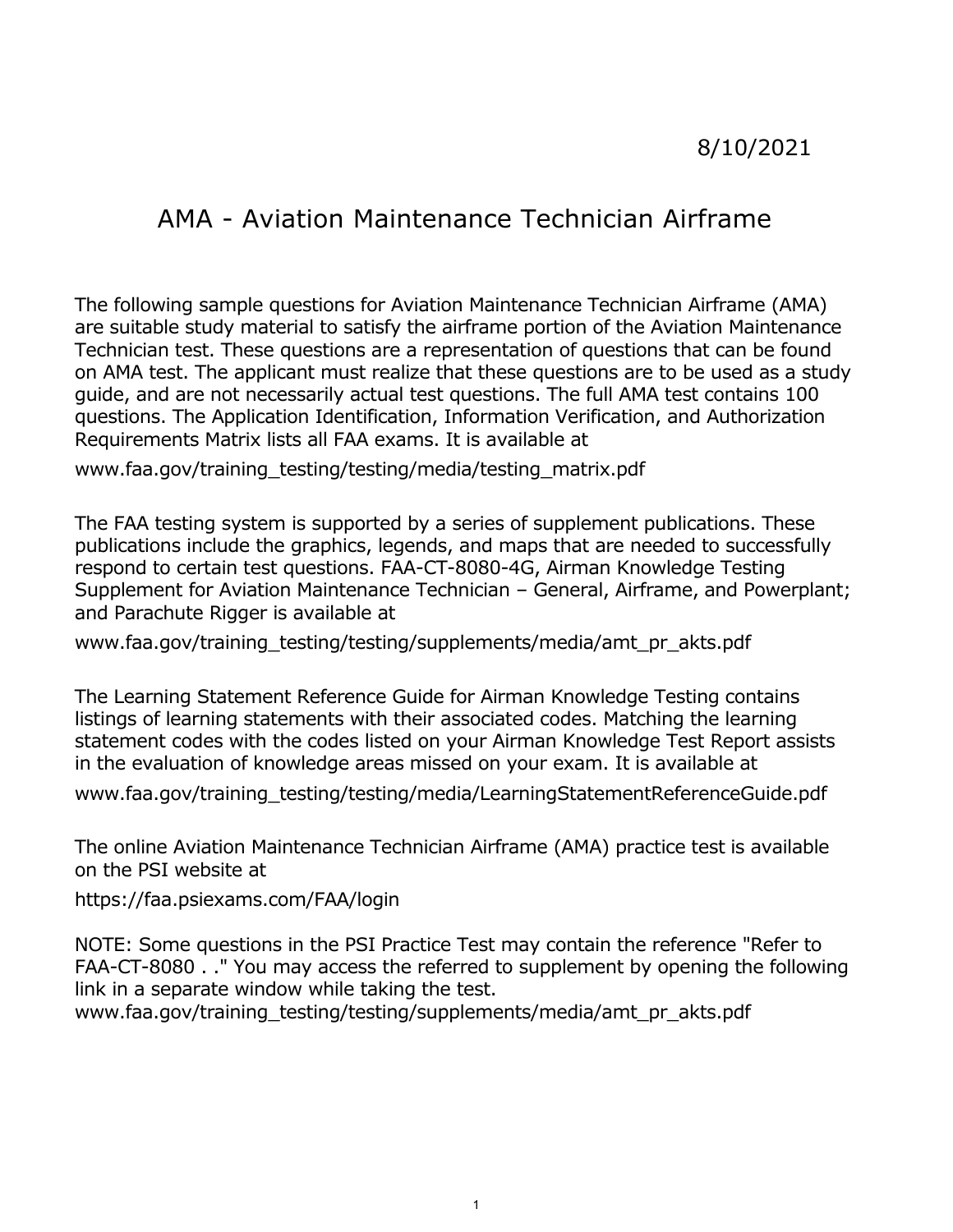- **1. Moisture, mildew, chemicals, and acids have no effect on**
	- **A glass fabric.**
	- **B cotton fabric.**
	- **C polyester fabric.**

- **2. Which part of 2024-T3 aluminum alloy indicates the temper designation?**
	- **A T3.**
	- **B 2024**
	- **C 20**

```
Metadata: LSCCode : AMA021
```
- **3. Under certain conditions, type A rivets are not used because of their**
	- **A low strength characteristics.**
	- **B unique design that causes crazing or cracking.**
	- **C tendency toward embrittlement when subjected to vibration.**

**Metadata:** LSCCode : AMA017

- **4. What is indicated by a black "smoky" residue streaming back from some of the rivets on an aircraft?**
	- **A Filiform corrosion is occurring between the rivets and the skin.**
	- **B Intergranular corrosion is occurring between the rivets and the skin.**
	- **C Fretting corrosion is occurring between the rivets and the skin.**

**Metadata:** LSCCode : AMA007

- **5. Which part of 2017-T36 aluminum alloy indicates the temper designation?**
	- **A T36.**
	- **B 2**
	- **C 17**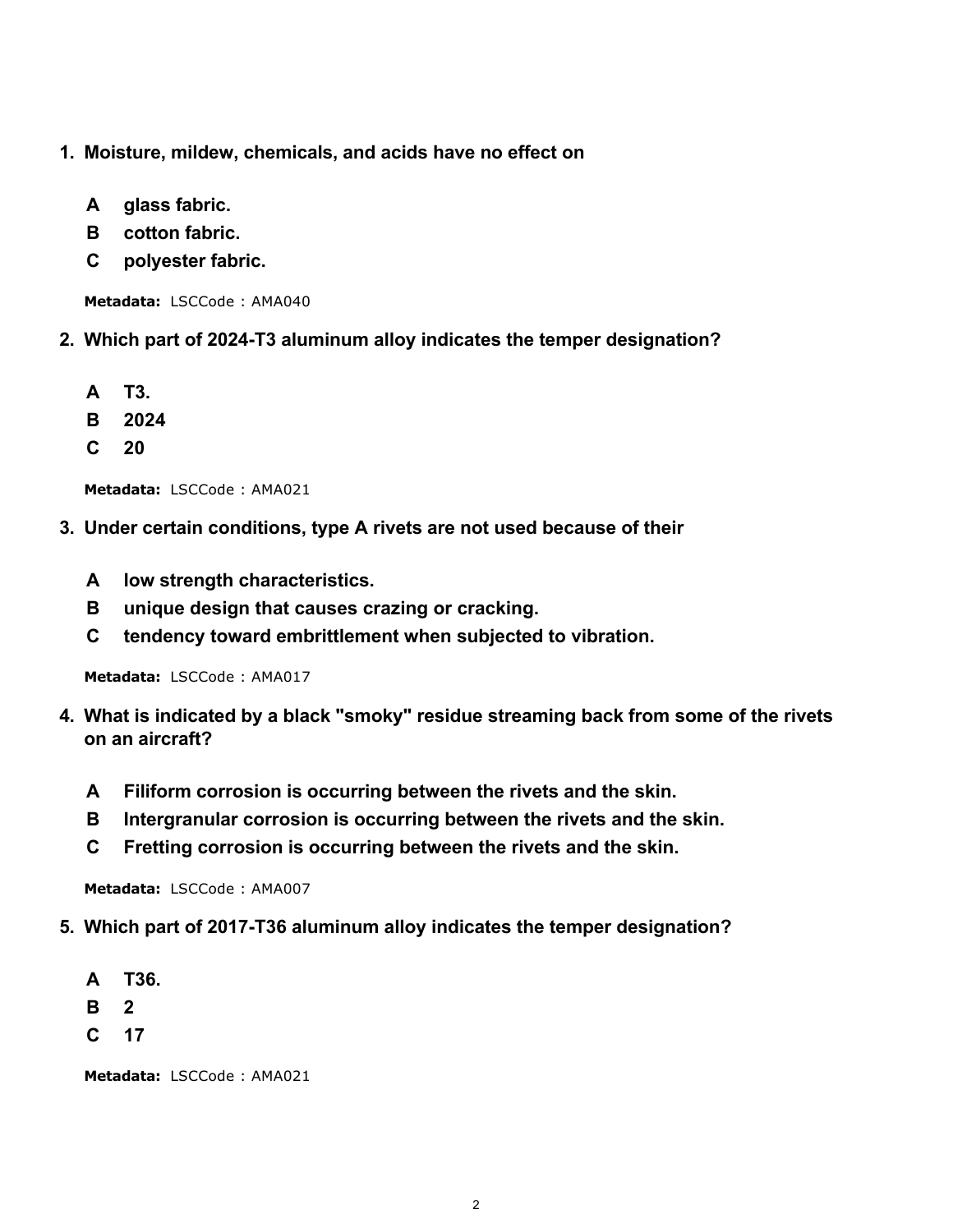- **6. Clad aluminum alloys are used in aircraft because they**
	- **A are naturally corrosion resistant, so they do not require corrosion resistant materials for protection.**
	- **B have surface layers of pure aluminum or aluminum alloy bonded to the core material to inhibit corrosion.**
	- **C are highly corrosion resistant because an oxide film forms on their surfaces upon contact with air.**

- **7. Which parts of a semi-monocoque fuselage prevent tension and compression from bending the fuselage?**
	- **A Ribs and formers.**
	- **B Longerons and stringers.**
	- **C Bulkheads and skin.**

**Metadata:** LSCCode : AMA021

- **8. When conducting a tap test on a composite panel, which of the following sounds would indicate delamination?**
	- **A Sharp ringing.**
	- **B Dull thud.**
	- **C Sharp thud.**

**Metadata:** LSCCode : AMA037

- **9. The length of time that a catalyzed resin will remain in a workable state is called the**
	- **A pot life.**
	- **B work life.**
	- **C plyable life.**

```
Metadata: LSCCode : AMA037
```
**10. Which of the following is one advantage of Hi-Lok fasteners?**

- **A Shorter transition area between the shank and thread.**
- **B External counterbore at the base to accomodate material thickness.**
- **C Inability to be over-torqued.**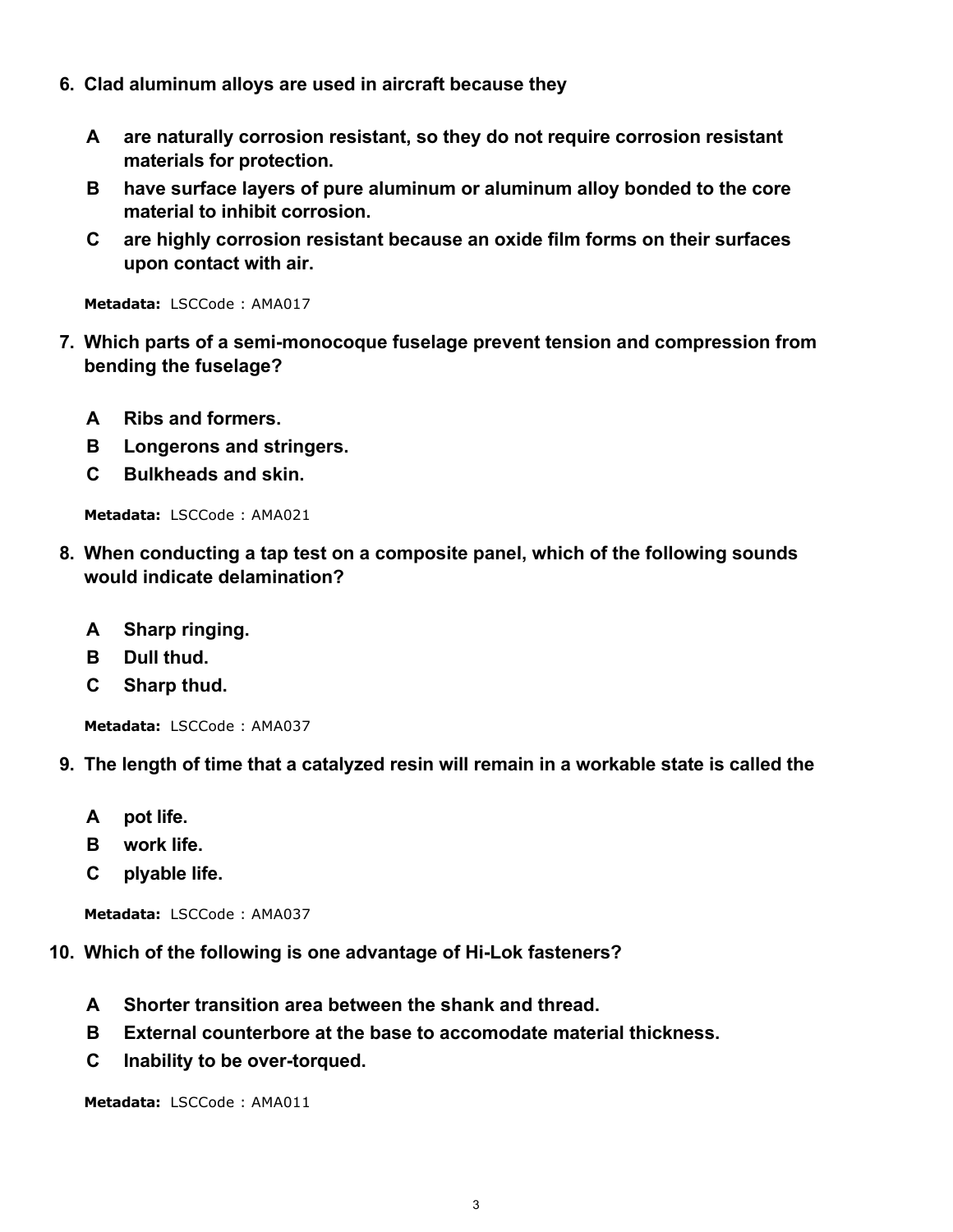- **11. Sandwich panels made of honeycomb construction are used on aircraft because this type of construction**
	- **A has a high tensile strength and is non-flammable.**
	- **B has a low weight and is corrosion resistant.**
	- **C saves weight while not compromising strength.**

- **12. On a semimonocoque fuselage, the skin is reinforced by longitudinal structural members called**
	- **A beams and struts.**
	- **B longerons and stringers.**
	- **C formers and bulkheads.**

**Metadata:** LSCCode : AMA094

- **13. Repairing advanced composites using materials and techniques traditionally used for fiberglass repairs is likely to result in**
	- **A restored strength and flexibility.**
	- **B slightly stronger strength to weight ratio.**
	- **C an unairworthy repair.**

**Metadata:** LSCCode : AMA037

- **14. In gas welding, the amount of heat applied to the material being welded is controlled by the**
	- **A oxygen-acetylene regulator.**
	- **B size of the tip opening.**
	- **C cutting oxygen valve lever.**

**Metadata:** LSCCode : AMA101

- **15. When a butt welded joint is visually inspected for penetration, the penetration should be**
	- **A 50 percent of the thickness of the base metal.**
	- **B 100 percent of the thickness of the base metal.**
	- **C 75 percent of the thickness of the base metal.**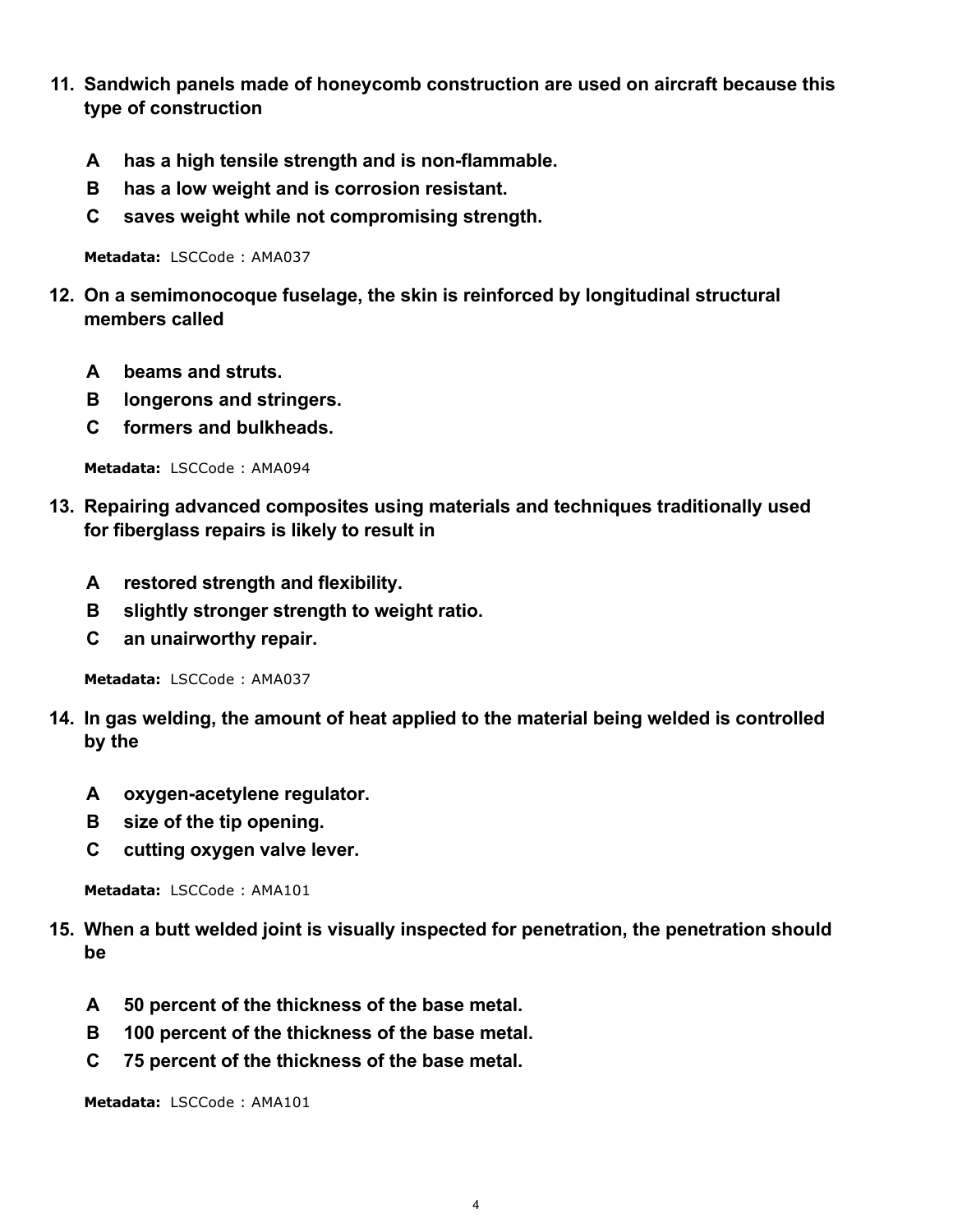- **16. Which statement best describes magnesium welding?**
	- **A It has low thermal conductivity, so distortion and cracking rarely occur.**
	- **B It is recommended to use larger welding beads and a slower welding speed than normal.**
	- **C It can be welded successfully using the same type of joints that are used for aluminum.**

- **17. What is the purpose of the free wheeling unit in a helicopter drive system?**
	- **A It disengages the engine from the main rotor when engine rpm is less than rotor rpm.**
	- **B It allows the engines to be started without any load from the transmission.**
	- **C It allows the rotors to turn slowly as the engine rpm increases.**

**Metadata:** LSCCode : AMA091

- **18. The auxiliary (tail) rotor of a helicopter permits the pilot to compensate for and/or accomplish which of the following?**
	- **A Altitude and pitch oscillation.**
	- **B Airspeed and trimmed flight.**
	- **C Torque and directional control.**

**Metadata:** LSCCode : AMA091

- **19. The purpose of wing slats is to**
	- **A reduce stalling speed.**
	- **B decrease drag.**
	- **C reduce lift.**

**Metadata:** LSCCode : AMA001

- **20. Placing a piece of cloth around a stainless steel control cable and running it back and forth over the length of the cable is generally a satisfactory method of inspecting for**
	- **A corrosion.**
	- **B broken strands.**
	- **C excessive wear.**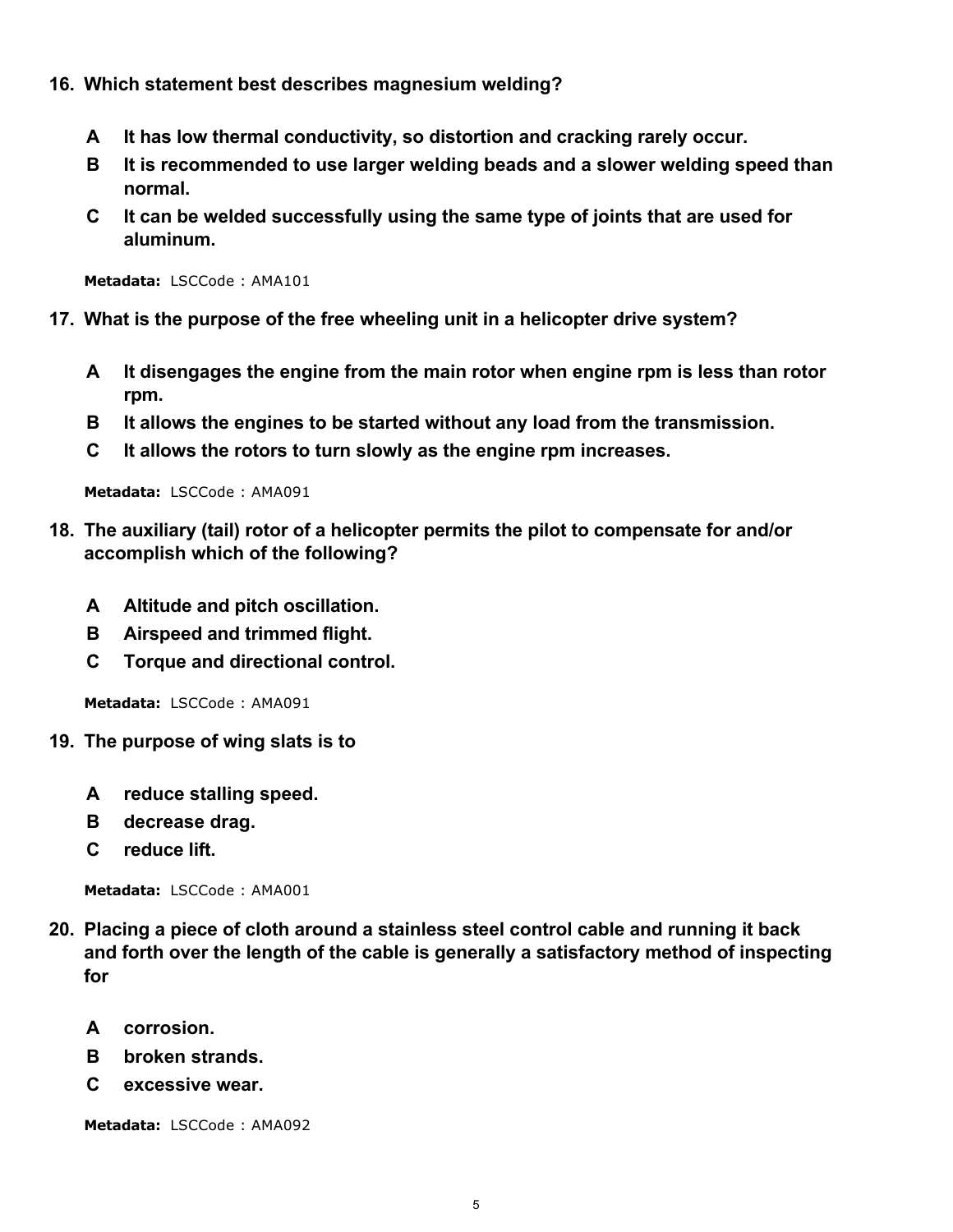- **21. Rigging and alignment checks should not be undertaken in the open. However, if this cannot be avoided, the aircraft should be positioned with the**
	- **A tail into the wind.**
	- **B left wing into the wind.**
	- **C nose into the wind.**

## **22. When installing a castle nut, start alignment with the cotter pin hole at the**

- **A minimum recommended torque without friction drag torque.**
- **B maximum recommended torque minus friction drag torque.**
- **C minimum recommended torque plus friction drag torque.**

**Metadata:** LSCCode : AMA011

- **23. Airworthiness Directives (ADs) are designed to notify the**
	- **A mechanic of an approved alternate method to perform a maintenance task other than specified in the aircraft maintenance manual.**
	- **B aircraft owners and operators of methods, techniques, and acceptable practices for inspection and alterations of aircraft.**
	- **C aircraft owners and other interested persons of unsafe conditions and prescribes the condition under which the product may continue to be operated.**

**Metadata:** LSCCode : AMA088

- **24. A flexible hydraulic hose identified as MIL-H-8788 will have a stripe running the length of the hose. This stripe identifies that the hose is**
	- **A installed without excessive twisting.**
	- **B for high pressure fluids with a flexing range.**
	- **C suitable for a wide temperature range.**

**Metadata:** LSCCode : AMA063

- **25. A close inspection of a fusible plug reveals the core has experienced some deformation. What is the appropriate maintenance procedure?**
	- **A Replace all the fusible plugs.**
	- **B Replace the affected fusible plugs.**
	- **C Replace with new wheel assembly.**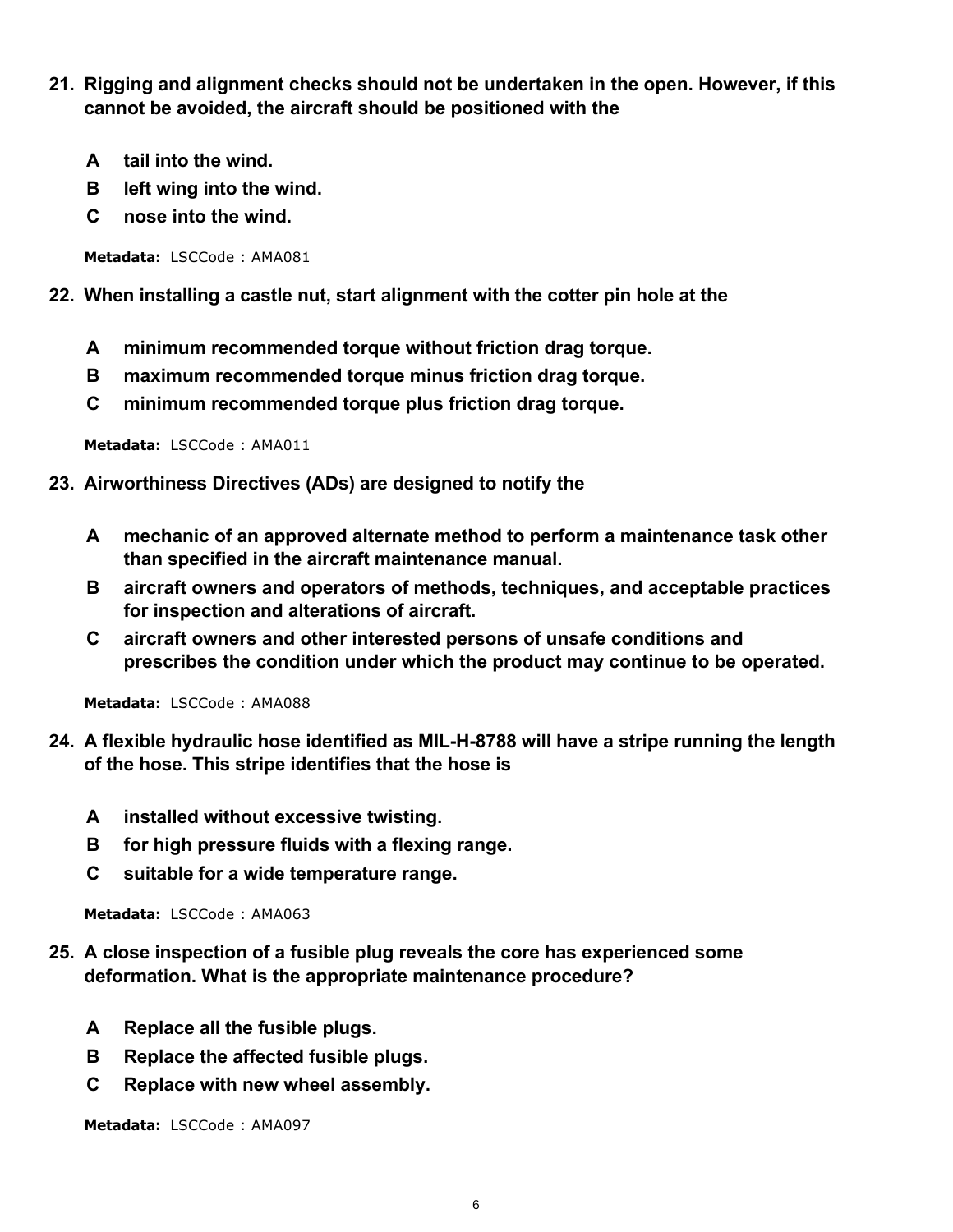- **26. When will a continuous horn provide a warning in the cockpit?**
	- **A When the throttle is retarded and gear is not down and locked.**
	- **B When the throttle is advanced and gear is down and locked.**
	- **C When the throttle is retarded and gear is down and locked.**

- **27. Excessive wear in the center of the tread of an aircraft tire is an indication of**
	- **A misalignment.**
	- **B underinflation.**
	- **C overinflation.**

**Metadata:** LSCCode : AMA097

- **28. When servicing an empty shock strut with fluid, the strut should be completely compressed and extended several times to ensure**
	- **A the piston rod and wiper are lubricated with hydraulic fluid.**
	- **B all excess hydraulic fluid is forced out of the strut.**
	- **C proper packing ring seating and removal of air bubbles.**

**Metadata:** LSCCode : AMA068

- **29. How is it determined in a master cylinder brake system that all of the air has been purged from the system?**
	- **A By operating a hydraulic unit and watching the system pressure gauge for smooth, full-scale deflection.**
	- **B By depressing the brake and noting that the brake is firm and not spongy.**
	- **C By measuring the amount of fluid return to the master cylinder upon brake release.**

**Metadata:** LSCCode : AMA065

- **30. What action should be taken whenever maintenance is performed that will affect the landing gear system performance?**
	- **A A test flight should be performed to conduct an operational check.**
	- **B A technician with an inspection authorization should perform a visual inspection.**
	- **C The aircraft should be placed on jacks and a retraction test should be performed.**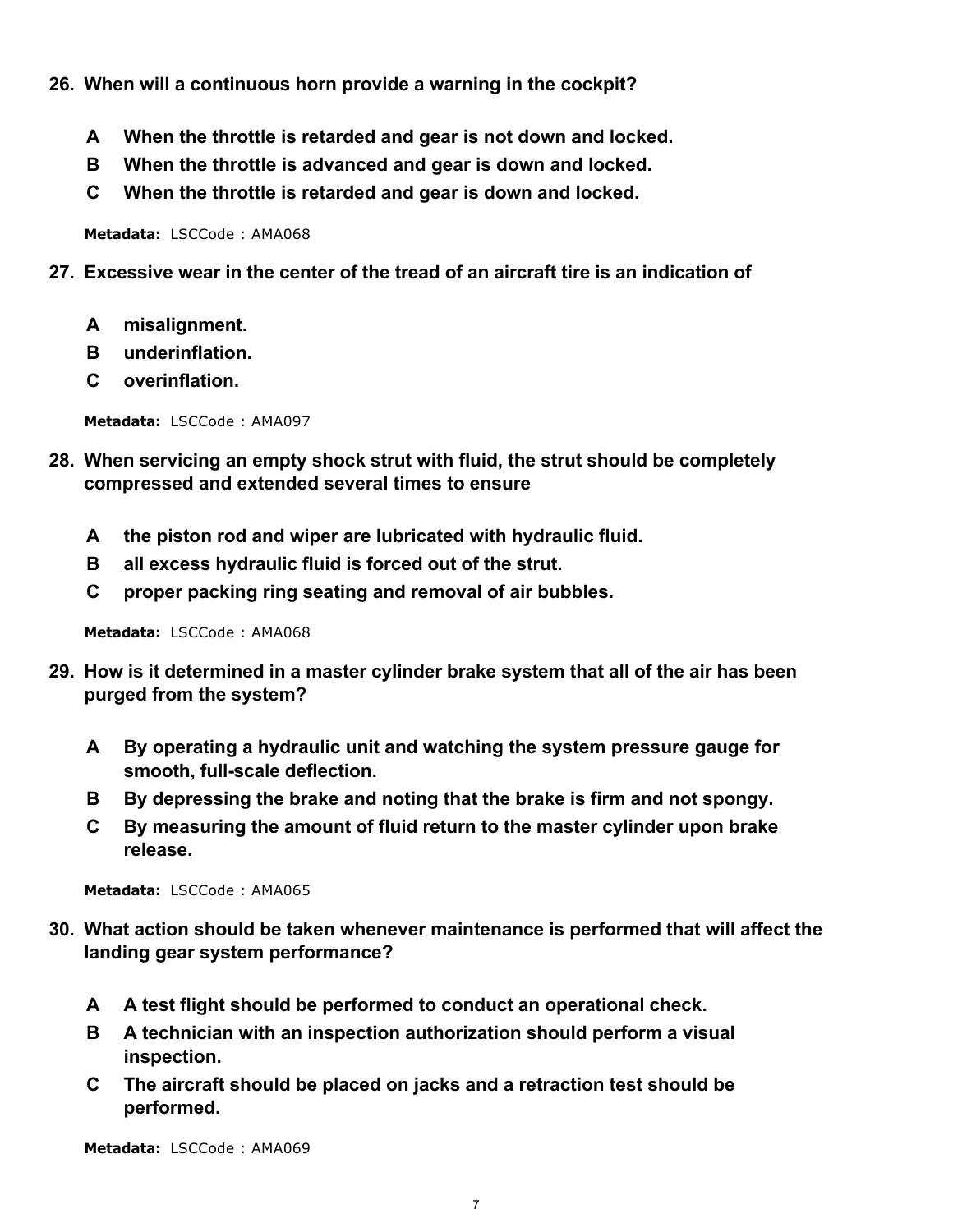- **31. When working with high pressure, high performance tires, why is it recommended to deflate the tires when removing wheels from the axle?**
	- **A To relieve the strain on the wheel retaining nut and axle threads.**
	- **B To ensure safety in case of a defective wheel or broken tie bolts.**
	- **C To reduce the size of the tire for ease of removal.**

### **32. Pneumatic systems utilize**

- **A thermal valves.**
- **B relief valves.**
- **C shuttle valves.**

**Metadata:** LSCCode : AMA079

- **33. Which of the following allows fluid to flow unimpeded in one direction but prevents fluid flow in the other direction?**
	- **A Check valve.**
	- **B Sequence valve.**
	- **C Relief valve.**

**Metadata:** LSCCode : AMA063

- **34. Which of the following is the most commonly used seal to prevent internal and external leakage in both directions of a hydraulic unit?**
	- **A O-ring.**
	- **B V-ring.**
	- **C U-ring.**

**Metadata:** LSCCode : AMA065

- **35. To protect seals from damage when installed over a threaded section, the threaded section should be**
	- **A coated with a heavy grease.**
	- **B covered with tape.**
	- **C covered with a suitable sleeve.**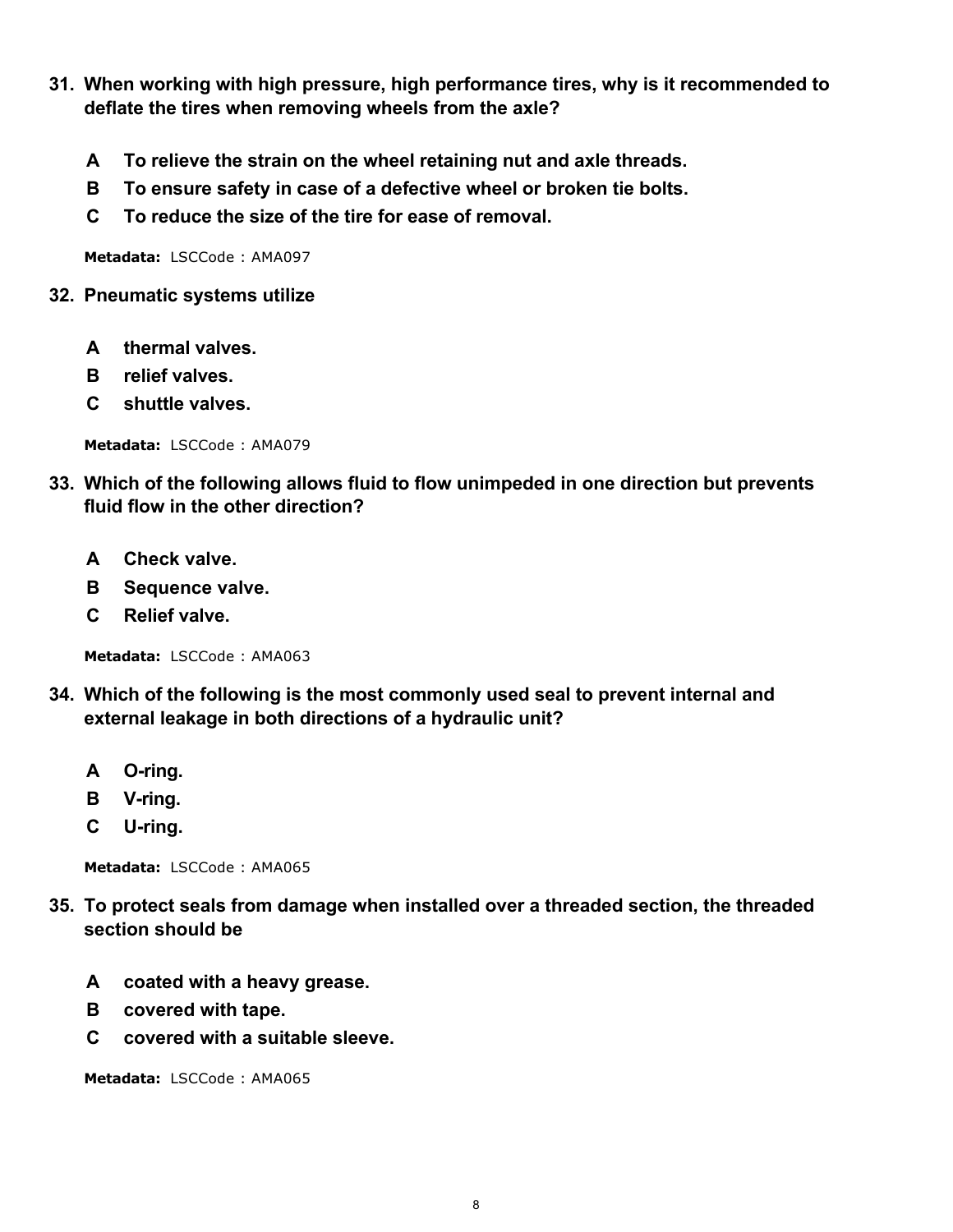**36. (Refer to FAA-CT-8080-4G, Appendix 3, Figure 11.) An AN flared tube fitting is referred**



**to in which picture?**

- **A 1**
- **B 2**
- **C 3**

**Metadata:** LSCCode : AMA011

- **37. Phosphate ester base hydraulic fluid is very susceptible to contamination from**
	- **A rapid changes in temperature.**
	- **B water in the atmosphere.**
	- **C icing conditions.**

**Metadata:** LSCCode : AMA064

# **38. How can the proper hydraulic fluid to be used in an airplane be determined?**

- **A By referring to the Pilot Operating Handbook.**
- **B By consulting the aircraft`s Type Certificate Data Sheet.**
- **C By consulting the aircraft manufacturer`s service manual.**

**Metadata:** LSCCode : AMA064

# **39. The internal resistance of a fluid which tends to prevent it from flowing is called**

- **A volatility.**
- **B viscosity.**
- **C stability.**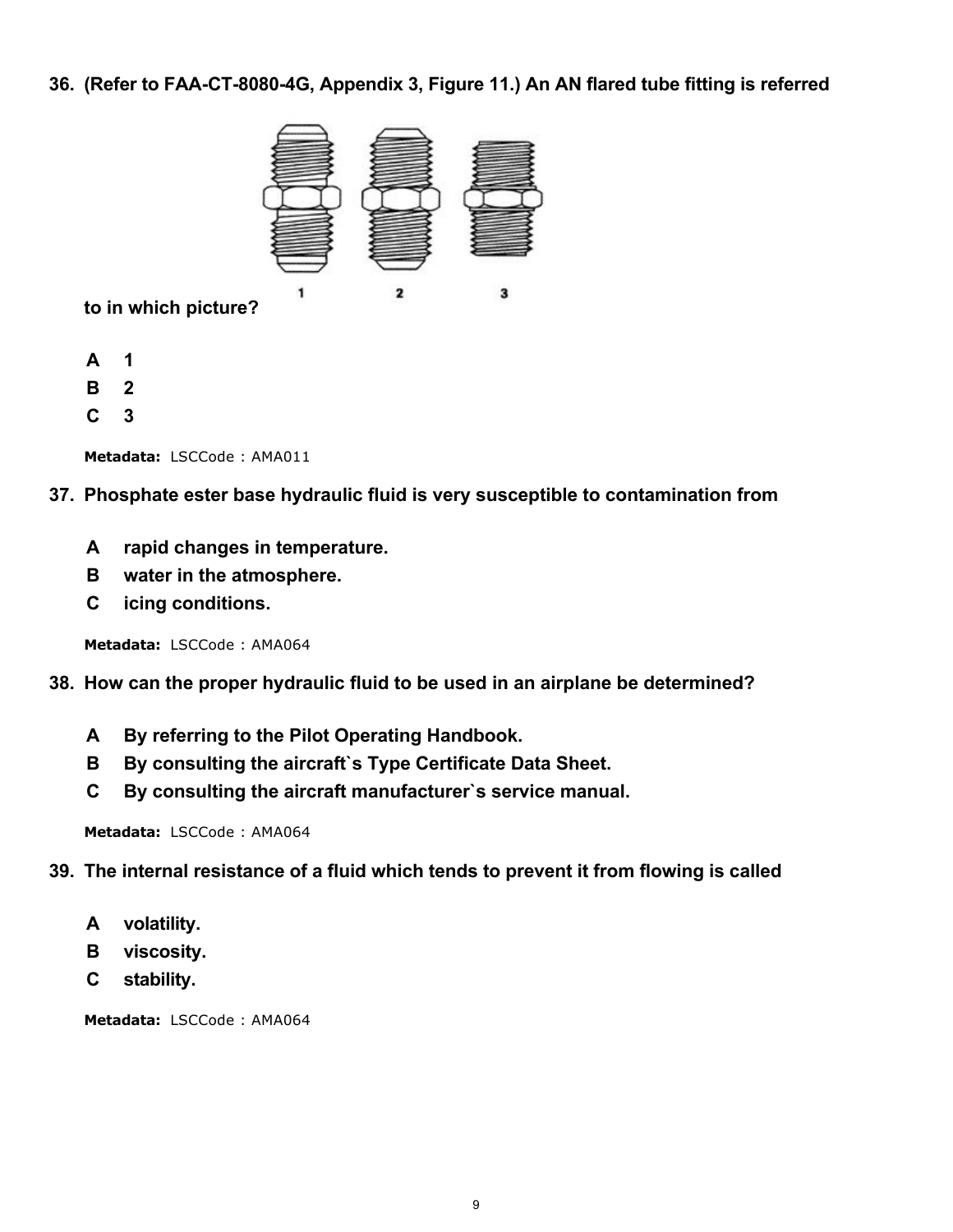- **40. Which of the following safeguards ensures proper system operation and mitigates damage to non-metallic components of the hydraulic system?**
	- **A The manual bleed valve should be closed prior to servicing hydraulic fluid to prevent fluid loss as the cap is being removed.**
	- **B Before assembly of any hydraulic components, seals and gaskets should be inspected and replaced only if they show signs of wear or leakage.**
	- **C When adding fluid to a system, use the type specified in the aircraft manufacturer`s maintenance manual or on the instruction plate affixed to the reservoir or unit being serviced.**

- **41. How is the cabin pressure of an aircraft maintained in flight?**
	- **A By controlling the rate of the air flowing into the cabin.**
	- **B By inflating the door seals and recirculating the conditioned cabin air.**
	- **C By controlling the rate of the air flowing out of the cabin.**

**Metadata:** LSCCode : AMA080

- **42. Which oxygen system employs a regulator that operates only when the user inhales?**
	- **A Continuous-Flow System.**
	- **B Emergency-Flow System.**
	- **C Demand-Flow System.**

**Metadata:** LSCCode : AMA072

#### **43. If oxygen bottle pressure is allowed to drop below a specified minimum, it may cause**

- **A the pressure reducer to fail.**
- **B the automatic altitude control valve to open.**
- **C moisture to collect in the bottle.**

**Metadata:** LSCCode : AMA074

- **44. What is the purpose of pressurizing the aircraft cabin?**
	- **A To permit the aircraft to operate in thunderstorms.**
	- **B To allow aircraft systems to operate properly.**
	- **C To make human flight possible in the hostile environment of the upper atmosphere.**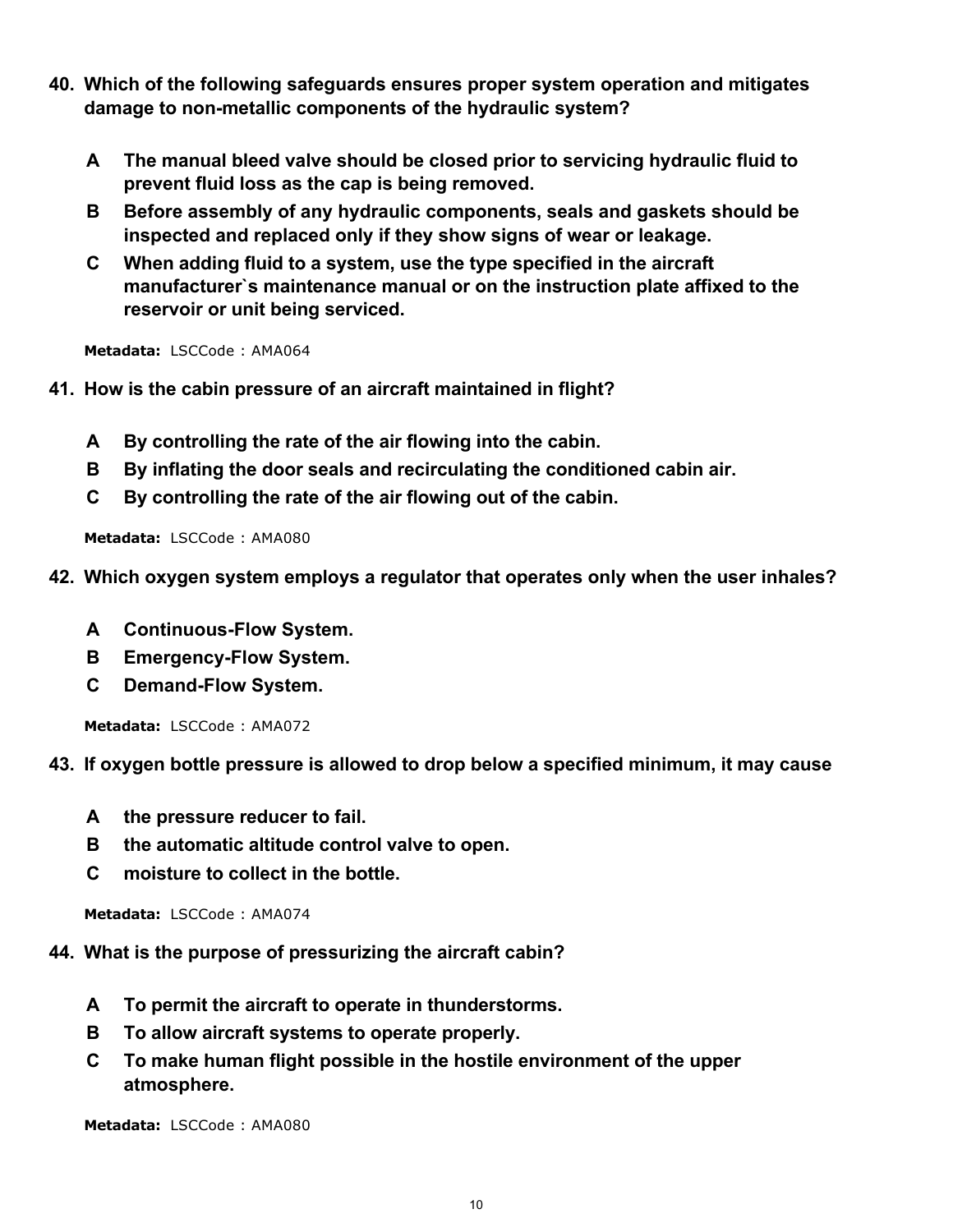## **45. What is the main cause of contamination in a gaseous oxygen system?**

- **A Moisture.**
- **B Dust.**
- **C Nitrogen.**

**Metadata:** LSCCode : AMA074

- **46. The component that determines the pressure level in the cabin is the cabin air pressure**
	- **A shut-off valve.**
	- **B safety valve.**
	- **C outflow valve.**

**Metadata:** LSCCode : AMA080

- **47. What does a steady stream of bubbles indicate when servicing a vapor cycle air conditioning system?**
	- **A The system is over charged.**
	- **B The system is properly charged.**
	- **C The system is under charged.**

**Metadata:** LSCCode : AMA002

- **48. When installing an instrument in an aircraft, who is responsible for making sure it is properly marked?**
	- **A The aircraft owner or pilot.**
	- **B The mechanic installing the instrument.**
	- **C The manufacturer of the instrument.**

**Metadata:** LSCCode : AMA090

## **49. A certificated mechanic with at least an airframe rating may perform**

- **A minor internal repairs to aircraft instruments.**
- **B major repairs to aircraft instruments.**
- **C inspections and function checks on aircraft instruments.**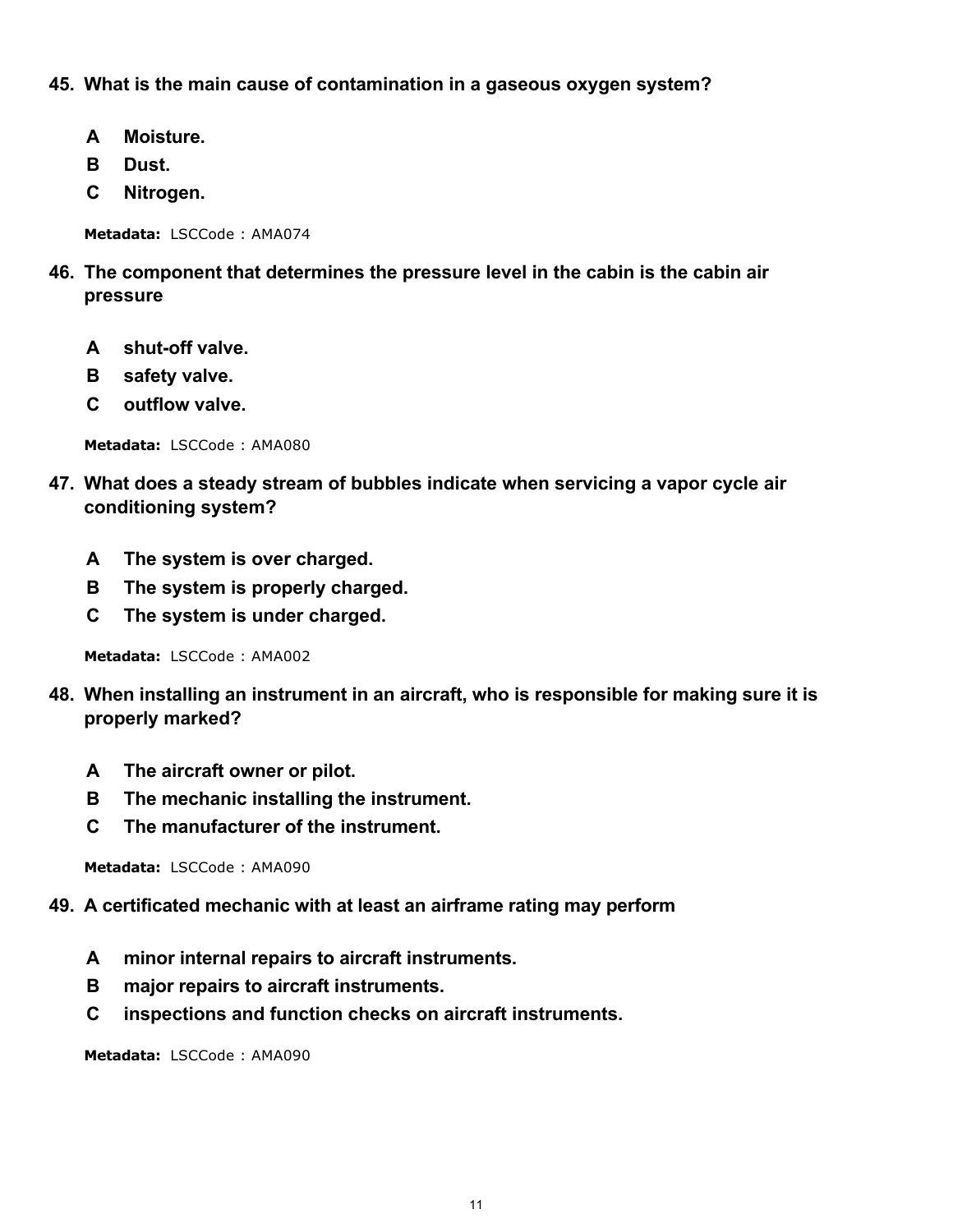- **50. Which of the following operating mechanisms would be found in a hydraulic pressure gauge?**
	- **A Bourdon tube.**
	- **B Pressure diaphragm.**
	- **C Evacuated bellows.**

- **51. At sea level, when the average atmospheric pressure is 14.7 PSI, the barometric pressure is**
	- **A 29.92 Hg.**
	- **B 29.92 Mb.**
	- **C 1013.25 Hg.**

**Metadata:** LSCCode : AMA014

- **52. Which of the following will cause inaccuracies in a magnetic compass that may be compensated for by an aircraft mechanic?**
	- **A Deviation.**
	- **B Current.**
	- **C Variation.**

**Metadata:** LSCCode : AMA036

- **53. A DME antenna should be installed on the aircraft in a position that will**
	- **A not be blanked out by the wing when the aircraft is banked.**
	- **B not be blanked out by the vertical stabilizer.**
	- **C facilitate cleaning, inspection, and maintenance.**

**Metadata:** LSCCode : AMA085

#### **54. When installing a DME antenna, it should be aligned with the**

- **A VOR antenna.**
- **B chord line.**
- **C centerline on the airplane.**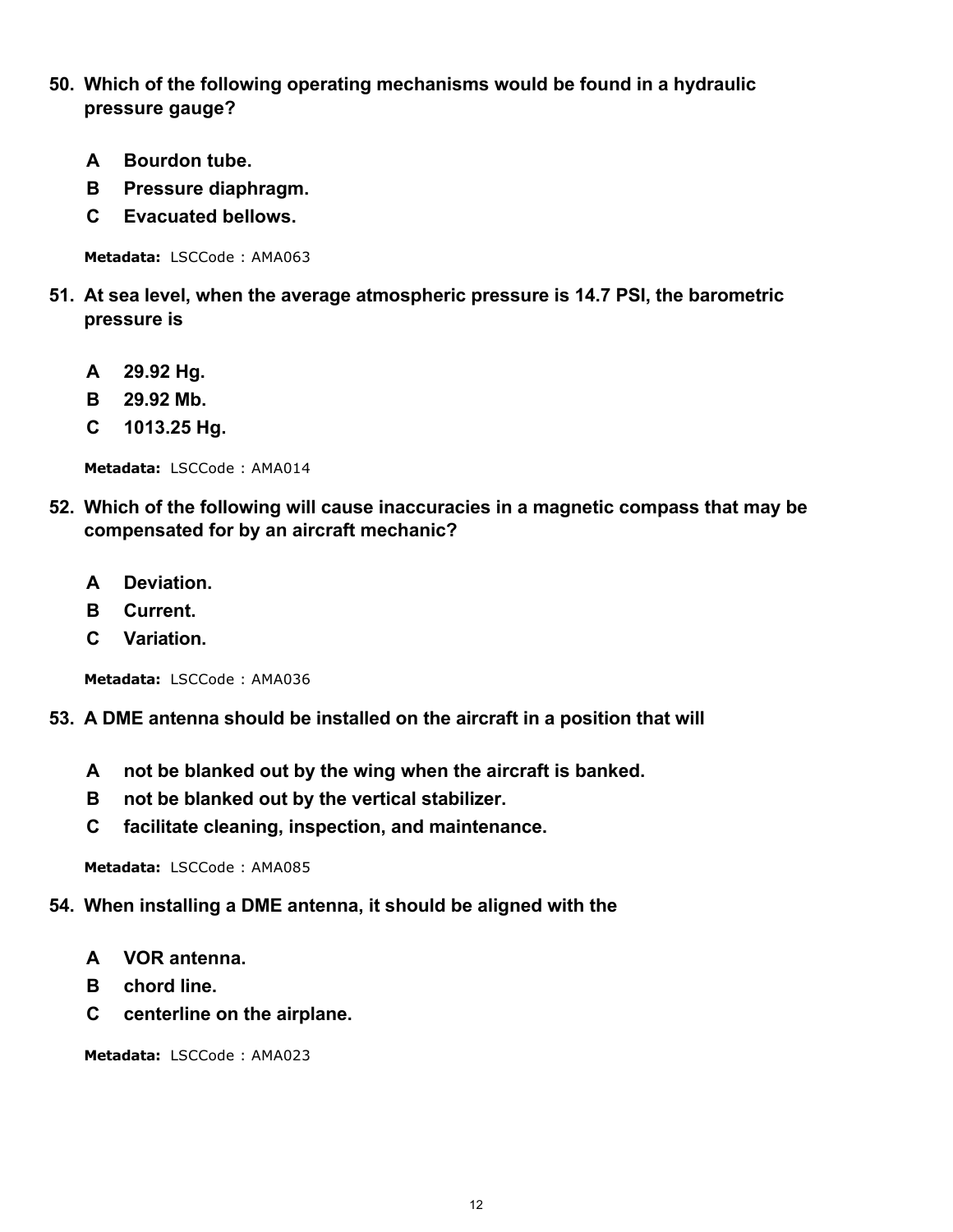## **55. Aircraft antenna must be grounded to the**

- **A airframe.**
- **B wing spar.**
- **C bus bar.**

**Metadata:** LSCCode : AMA023

## **56. What is the primary purpose of an autopilot?**

- **A To relieve the pilot of control of the aircraft during long periods of flight.**
- **B To allow for longer flights and more precise courses flown by the pilot.**
- **C To stabilize flight control in turbulent conditions.**

**Metadata:** LSCCode : AMA025

- **57. The preferred location of an ELT is**
	- **A as far forward as possible but aft of the firewall.**
	- **B at the lowest point possible in the fuselage.**
	- **C as far aft as possible but forward of the empennage.**

**Metadata:** LSCCode : AMA086

- **58. The primary purpose of a fuel tank sump is to provide a**
	- **A way to shut off fuel flow or to route the fuel to a desired location.**
	- **B place for contaminants and water to settle, with a drain valve to remove the impurities.**
	- **C way to manually operate valves on a fuel tank to isolate or direct fuel to a pump.**

**Metadata:** LSCCode : AMA054

- **59. Which of the following would be most useful to locate and troubleshoot an internal fuel leak in an aircraft fuel system?**
	- **A Structural repair manual.**
	- **B Orthographic projection troubleshooting tree.**
	- **C Maintenance manual diagrams and descriptions.**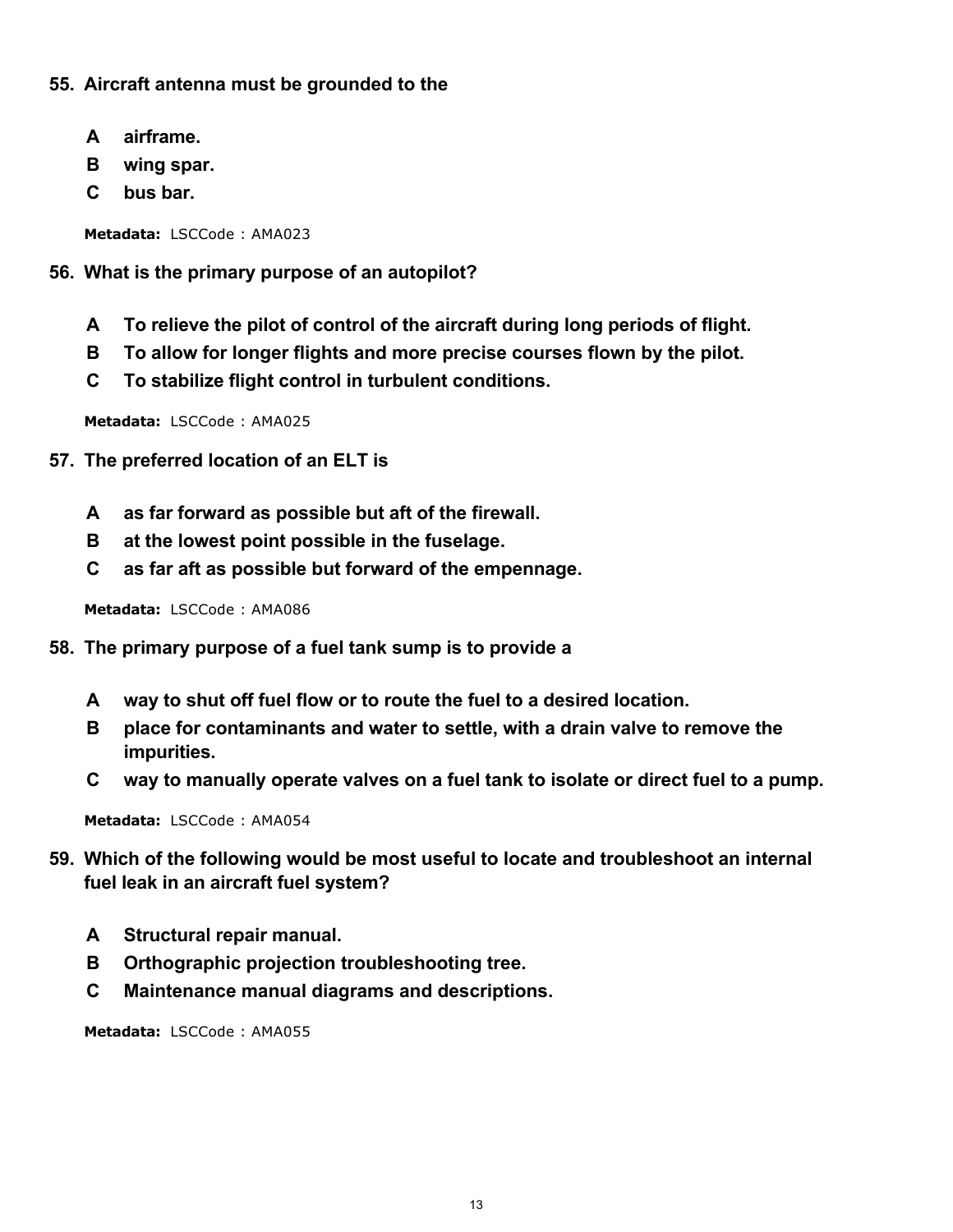- **60. When defueling an aircraft, which of the following must be accomplished?**
	- **A Defuel inside the hangar when fire suppression is available.**
	- **B Defuel outside the hangar when possible.**
	- **C Always defuel outside the hangar.**

- **61. Integral fuel tanks on transport aircraft are**
	- **A easily removed for service or inspection.**
	- **B constructed of plastic or fiberglass.**
	- **C supported by the aircraft structure.**

**Metadata:** LSCCode : AMA054

- **62. When an aircraft is fueled from a truck or fuel farm that has not been contaminated, daily draining**
	- **A is not required because fuel trucks and fuel farms may make use of laser contaminant identification technology.**
	- **B of strainers and sumps is combined with periodic filter changes and inspection to ensure fuel is contaminant free.**
	- **C is only required if the fuel truck or farm has not been in continuous service.**

**Metadata:** LSCCode : AMA052

- **63. Some turbine powered aircraft have a fuel temperature indicator located in the cockpit to**
	- **A monitor the fuel flow in the event that ice crystals form in the fuel system.**
	- **B monitor the fuel temperature during high altitude flight.**
	- **C ascertain the amount of fuel onboard the aircraft when ice starts to form in the fuel tanks.**

**Metadata:** LSCCode : AMA052

- **64. What markings must be placed on or near each appropriate fuel filler cover on standard category aircraft?**
	- **A The word Avgas, the minimum fuel grade, and the total fuel tank capacity.**
	- **B The word Avgas, the minimum fuel grade or designation for the engines, and the usable fuel tank capacity.**
	- **C The word Avgas and the minimum fuel grade.**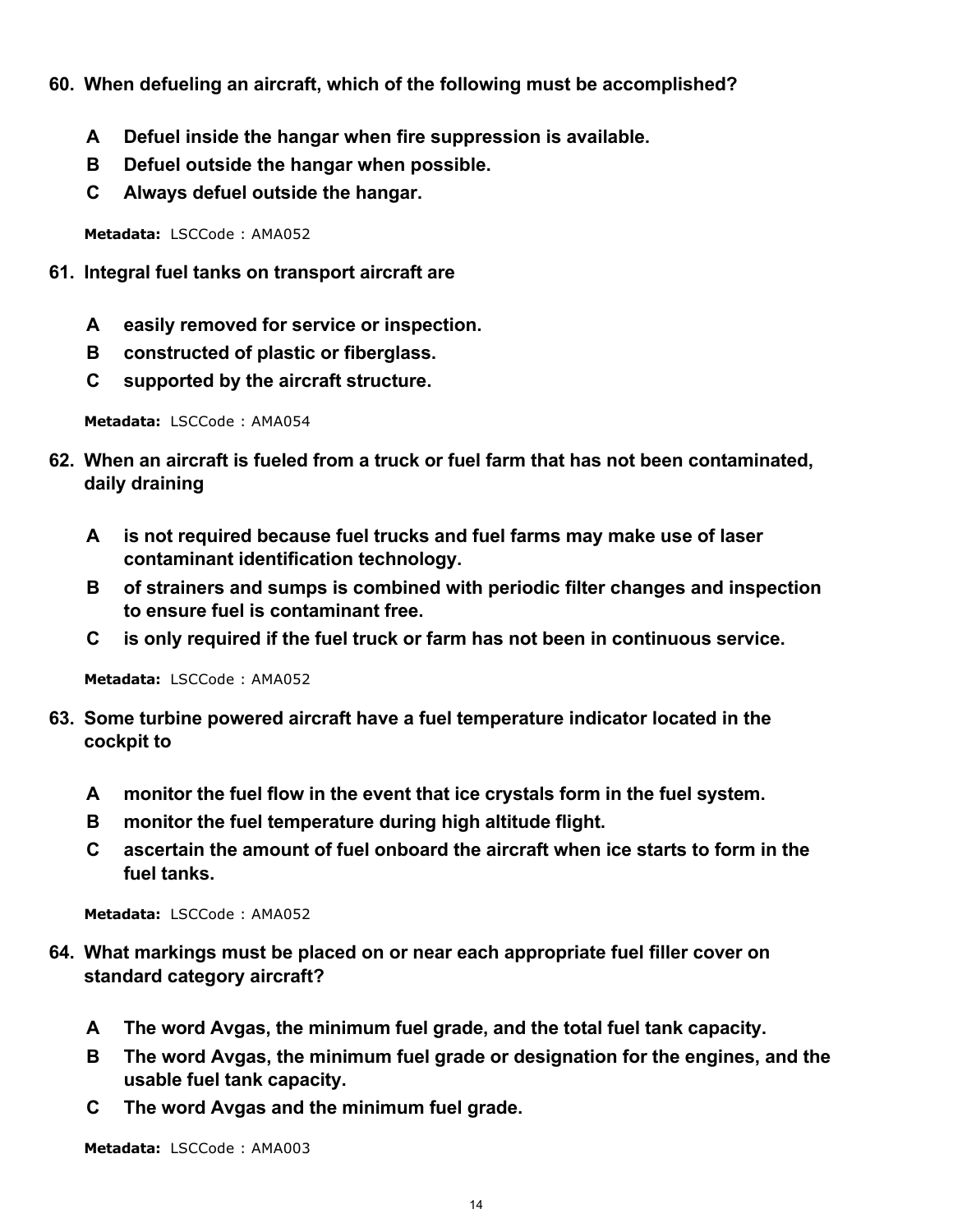- **65. An electrical type fuel quantity indicating system consists of an indicator in the cockpit and a float**
	- **A in the tank that moves a connecting arm to the wiper on a variable resistor in the tank.**
	- **B attached to a rod that moves up or down in a calibrated cylinder.**
	- **C in the tank that operates with alternating current and uses constant resistance in a circuit to drive a ratiometer-type indicator.**

**66. Why is the main fuel strainer located at the lowest point in the fuel system?**

- **A It traps any small amount of water that may be present in the fuel system.**
- **B It is near the fuel tank heater to help prevent vapor lock in the system.**
- **C It filters and traps all micro organisms that may be present in the fuel system.**

**Metadata:** LSCCode : AMA054

- **67. What is the primary purpose of the crossfeed system?**
	- **A It allows any tank to supply fuel to any engine.**
	- **B It bypasses the engine shutoff valve if it fails.**
	- **C It divides the fuel and sends it to the injectors.**

**Metadata:** LSCCode : AMA056

- **68. How should a coaxial cable be routed?**
	- **A Parallel with stringers or ribs.**
	- **B Perpendicular to stringers or ribs.**
	- **C As directly as possible.**

**Metadata:** LSCCode : AMA042

#### **69. What is the advantage of a circuit breaker when compared to a fuse?**

- **A It is easily replaced.**
- **B It controls current flow.**
- **C It is resettable and reuseable.**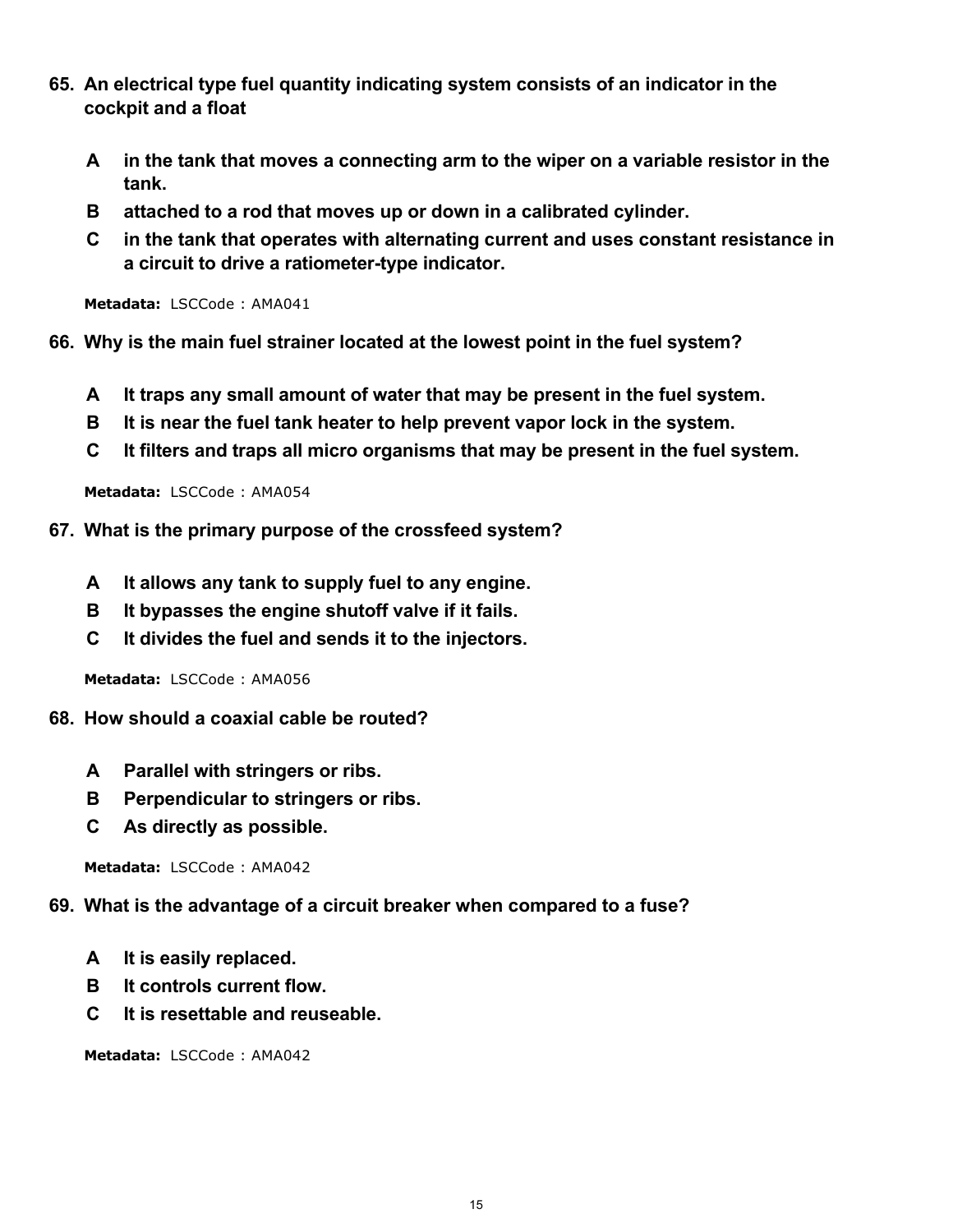- **70. What should be used to protect wires from chafing when they must pass through bulkheads, firewalls, ribs, etc.?**
	- **A Aerodynamic duct tape.**
	- **B Suitable grommet.**
	- **C Plastic spiral wrap.**

- **71. Which of the following are considered circuit-protective devices that are used in aircraft electrical systems?**
	- **A Circuit breakers, relays, and current limiters.**
	- **B Circuit breakers, fuses, and current limiters.**
	- **C Circuit breakers, capacitors, and current limiters.**

**Metadata:** LSCCode : AMA042

- **72. Where is the generator rating and performance data located?**
	- **A In the Pilot Operating Handbook.**
	- **B Stamped on the generator data plate.**
	- **C In the Aircraft Maintenance Manual.**

**Metadata:** LSCCode : AMA054

- **73. Electric circuits are protected from overheating by**
	- **A thermocouples.**
	- **B AN/MS connectors.**
	- **C fuses.**

**Metadata:** LSCCode : AMA042

#### **74. Aircraft electrical junction boxes located in a fire zone are usually constructed of**

- **A aluminum sheets.**
- **B carbon steel.**
- **C stainless steel.**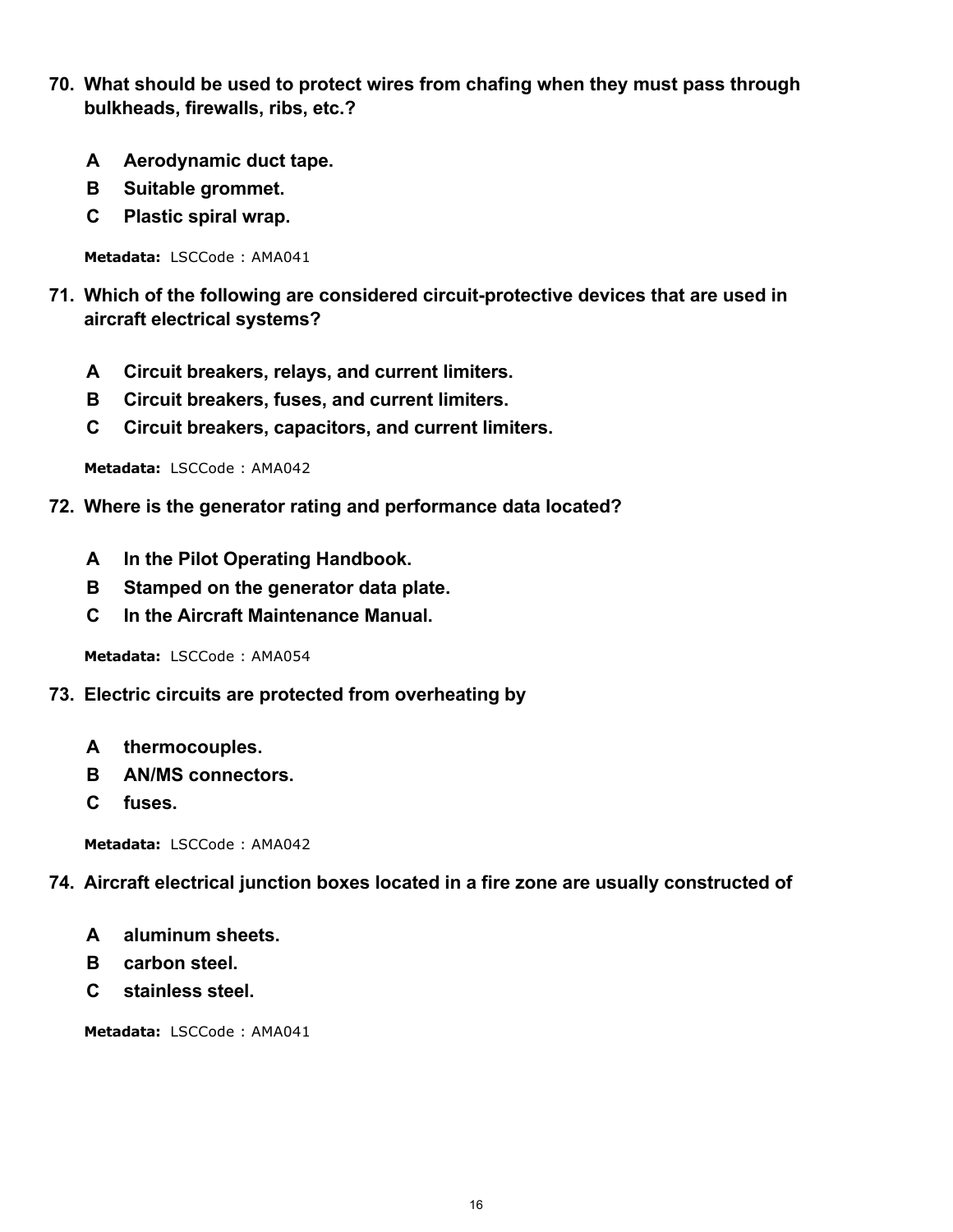- **75. What is the appropriate method for installing pre-insulated terminal lugs and splices to electric wires?**
	- **A Using a crimping tool to secure the terminal lug.**
	- **B Soldering the terminal lug to the end of the wire.**
	- **C Soldering the exposed wire prior to crimping on the terminal lug.**

- **76. Electrical connectors used in the aircraft assemblies should meet which of the following specifications?**
	- **A Parts Manufacturer Approval (PMA).**
	- **B Military Specifications (MS).**
	- **C Society of Electrical Specifications (SES).**

**Metadata:** LSCCode : AMA041

- **77. How should the splices be arranged if several are to be located in an electrical wire bundle?**
	- **A Staggered along the length of the bundle.**
	- **B Grouped together to facilitate inspection.**
	- **C Splicing within wire bundles is not permitted.**

**Metadata:** LSCCode : AMA041

- **78. Landing gear warning systems usually provide which of the following indications?**
	- **A Red light for unsafe gear; green light for gear up.**
	- **B Green light for gear up and down; red light for unsafe gear.**
	- **C Red light for unsafe gear; green light for gear down; no light for gear up.**

**Metadata:** LSCCode : AMA068

- **79. Which of the following conditions is most likely to cause the landing gear warning signal to sound?**
	- **A Landing gear locked down and throttle retarded.**
	- **B Landing gear locked down and throttle advanced.**
	- **C Landing gear not locked down and throttle retarded.**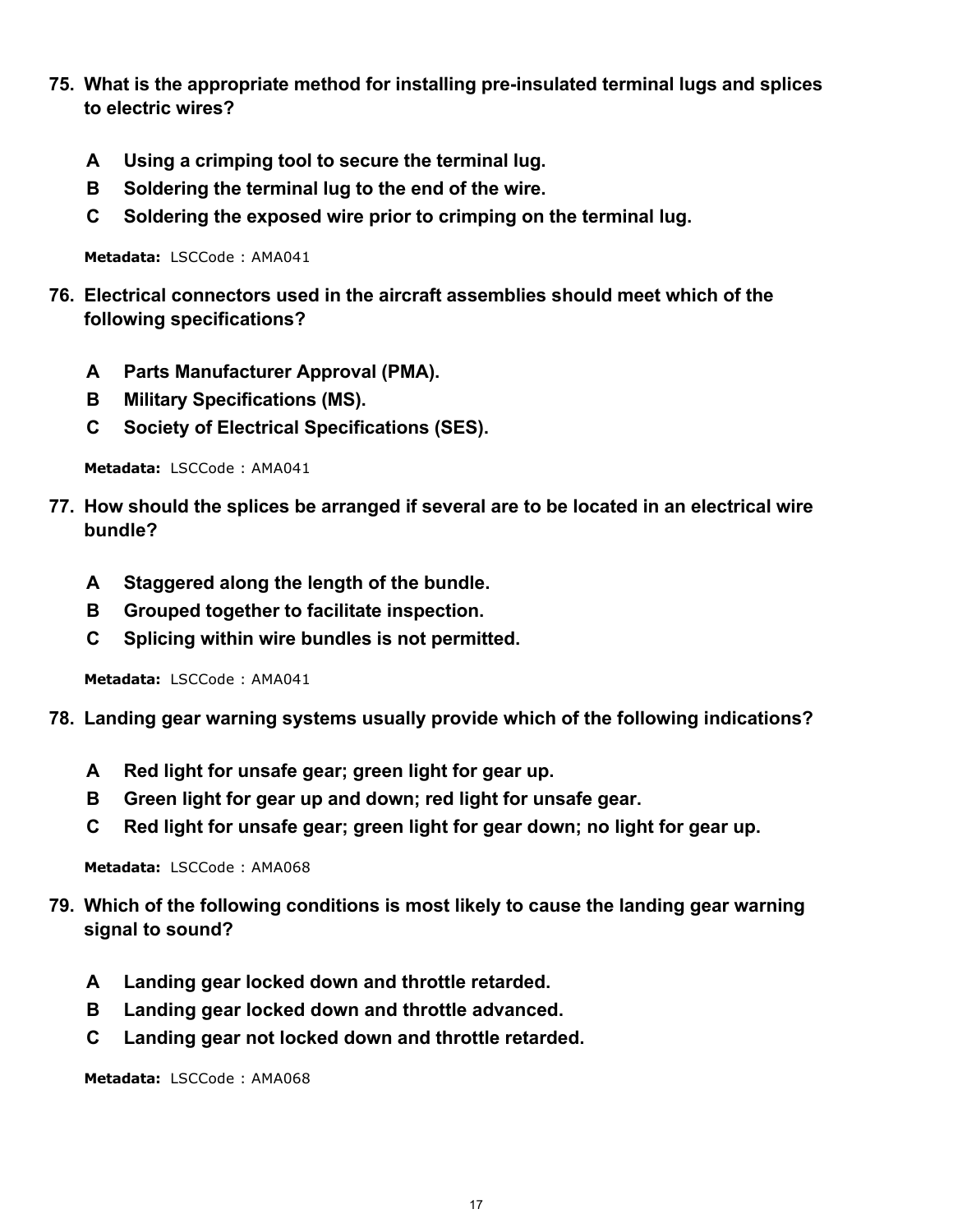## **80. An anti-skid system is**

- **A a hydraulic system.**
- **B an electrohydraulic system.**
- **C an electrical system.**

**Metadata:** LSCCode : AMA031

## **81. Anti-skid braking systems are generally armed by**

- **A the application of brakes.**
- **B a switch in the cockpit.**
- **C the rotation of the wheels above a certain speed.**

**Metadata:** LSCCode : AMA032

- **82. An antiskid system is designed to**
	- **A solely sense the deceleration rate of every main landing gear wheel.**
	- **B release then reapply pressure at a slightly lower value when a skid is detected only.**
	- **C sense the deceleration rate of every main landing gear wheel and release then reapply pressure at a slightly lower value when a skid is detected.**

**Metadata:** LSCCode : AMA031

- **83. What system component aids in the prevention of carburetor icing?**
	- **A Alcohol injection nozzle.**
	- **B Bleed air valve.**
	- **C Air diverter butterfly.**

**Metadata:** LSCCode : AMA033

- **84. What maintains normal windshield temperature control in an electrically heated windshield system?**
	- **A Thermal overheat switches.**
	- **B Thermistors.**
	- **C Manually-controlled rheostat.**